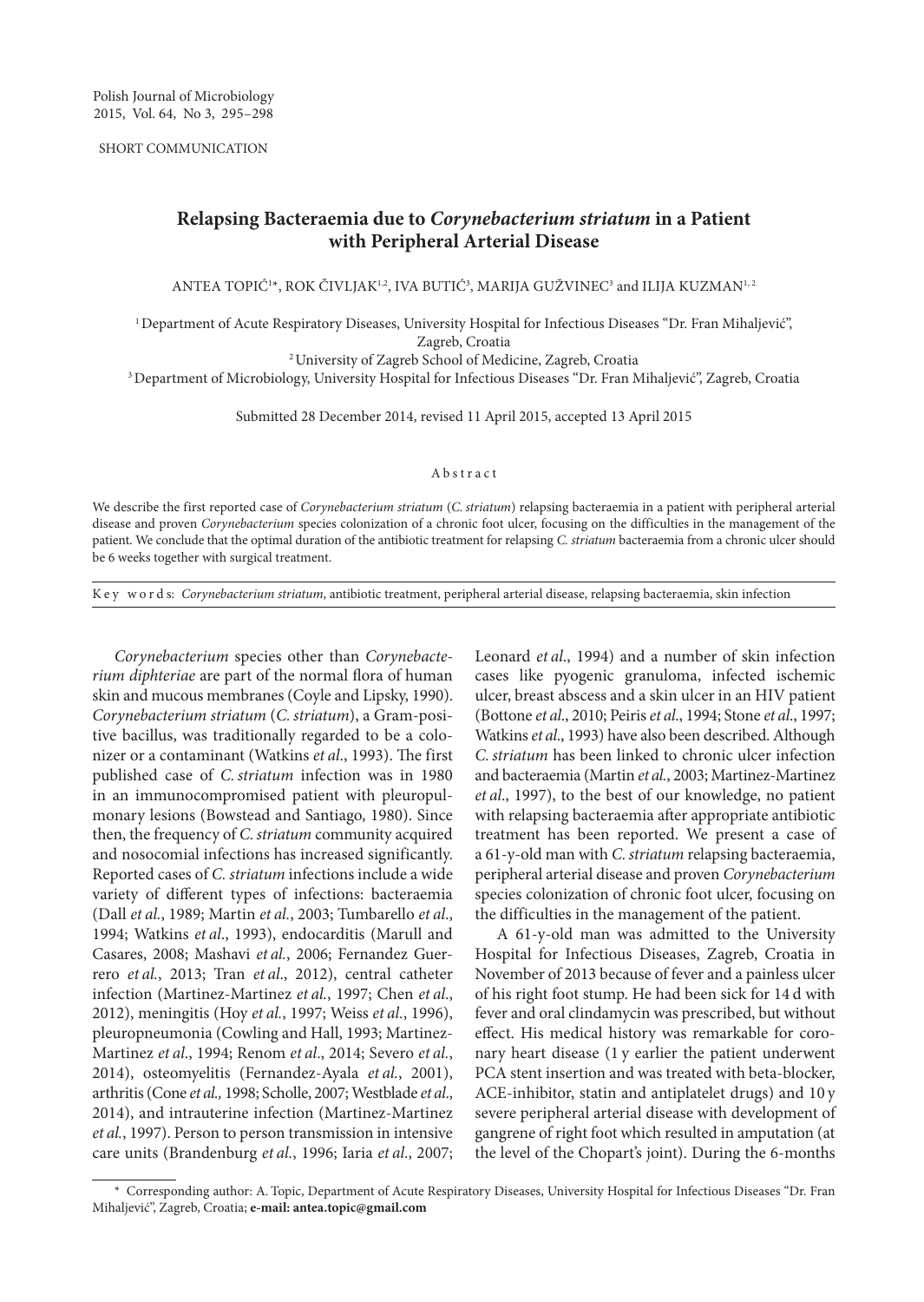prior to the admission of the patient, the ulceration formed with sporadic non-purulent secretion followed by debridement, antibiotic treatment (oral clindamycin) and hyperbaric oxygen treatment with consecutive good healing. The patient was a heavy smoker.

On admission the patient was febrile (38°C), but in good general condition with blood pressure of 130/80 mmHg, pulse 90/min and respirations 18/min. On examination a 1.5 cm ulcer was present above his right foot stump with no surrounding erythema, tenderness or purulent drainage. Right inguinal lymph nodes were enlarged up to 2 cm, painless and elastic. The pulse of his dorsal artery of the foot was faint. Meningeal signs were negative, the patient had no signs of pharyngitis or oral mucosal ulcers, but his oral cavity was in poor condition. His chest and cardiac examination were unremarkable. The abdomen was soft and painless, the liver was palpable 2 cm below the right costal margin, while the spleen was not palpable.

Laboratory tests revealed an increased erythrocyte sedimentation rate (70 mm/h), C-reactive protein was 141.8 mg/l and the total white blood count was  $9.0 \times 10^9$ /l with mature neutrophilia. The red blood cell count was  $4.49 \times 10^{12}$ /l, haemoglobin was 131 g/l and the platelet count  $133 \times 10^9$ /l. The levels of sodium, potassium, chloride, urea nitrogen, creatinin, glucose, total proteins (albumin and globulin), total bilirubin, aminotransferases, lactate dehydrogenase and alkaline phosphatase were normal; only the level of gamma glutamyl transferase was increased at 184 IU/l. Routine coagulation tests were normal with no signs of disseminated intravascular coagulation, but the level of fibrinogen was 8.0 g/l. Urinalysis revealed no abnormalities. The serologic HIV test was negative. Chest X-ray and electrocardiogram were normal. Abdominal ultrasound examination revealed a mild hepatomegaly and small gallstones without inflammation of the gallbladder. Radiographs of the right leg showed no findings of osteomyelitis. Both transthoracic and transesophageal echocardiograms were normal.

Gram-stained smear of scrapings of the ulcerative lesion showed a presence of Gram-positive bacilli without polymorphonuclear leucocytes and the culture revealed *Corynebacterium* species. Four separate sets of blood culture taken at different times on admission grew *C.striatum* susceptible to vancomycin, imipenem, penicillin and amoxicillin-clavulanic acid. The strain was identified using the commercial system of cultivation BacT/ALERT (bioMerieux, France) and identification system VITEK 2 (bioMerieux, France). Upon identification, the strain was confirmed by an in house method of sequence analysis of the internal fragment of the 16S rRNA gene (Savini *et al.*, 2013), using no control, but comparing the final sequence to the one in the PubMed database. Antibiotic susceptibility was deter-

mined using E-test (bioMerieux, France) for penicillin, amoxicillin-clavulanic acid, clindamycin, imipenem and vancomycin following the recommendations of the European Committee for Antimicrobial Susceptibility Testing (EUCAST). E-test values revealed that all isolates were resistant only to clindamycin. The MIC were as follows: penicillin 0.12 mg/l, amoxicillin-clavulanic acid 0.19 mg/l, vancomycin 0,5 mg/l, imipenem 0.032 mg/l and clindamycin >256 mg/l.

The initial antibiotic treatment with intravenous amoxicillin-clavulanic acid was continued for 15 d after the diagnosis was established. Defervescence occurred 1 d after the initiation of the treatment and surveillance cultures were negative on day 8. Seven days after the amoxicillin-clavulanic acid treatment ended (during which the patient developed a mild *Clostridium difficile* diarrhoea and was treated with oral metronidazole) recurrence of the fever occurred and two sets of repeated blood culture were positive for *C.striatum* of identical antibiotic susceptibility. Based on the clinical presentation and positive blood culture, intravenous vancomycin was started and after clinical improvement of the patient, was continued for 15 d. The patient fully recovered and was discharged from the hospital with instructions of taking oral amoxicillin-clavulanic acid for another 4 weeks. During these 4 weeks, the patient also underwent surgical treatment (debridement) of the ulcer, which finally resulted in the healing of the ulcer of the right foot. During a 3 month follow up no fever was noted.

*C.striatum*, a coryneform bacteria usually considered a contaminant, is a non-sporulating, non-acid-fast pleomorphic gram-positive rod that is aerobic and facultatively anaerobic (Coyle and Lipsky, 1990). It was until recently that *C. diphteriae* was considered to be the only pathogen of the coryneform species. Today, besides *C.striatum*, other well known pathogens of the species include *Corynebacterium jeikeium*, *Corynebacterium urealyticum*, and *Corynebacterium amycolatum*  (Funke *et al*., 1997). Most cases of *C.striatum* infection occurred either in immunocompromised patients or patients whose skin barrier integrity was broken, rather than in previously healthy persons, because of *C.striatum*'s low adhesive properties and low pathogenicity. Neither toxin nor other virulence factors explain the transmission from contamination to infection (Watkins *et al*., 1993). The number of reported cases of diseases generated by *C.striatum* in the past few decades, and especially in the last couple of years, has been on the rise due to the improvement of microbiological techniques and the survival of patients with underlying diseases. *C.striatum* bacteraemia is a rare event and is scarcely documented in literature (Chen *et al.*, 2012; Dall *et al*., 1989; Martin *et al*., 2003; Martinez-Martinez *et al.*, 1997; Tumbarello *et al*., 1994; Watkins *et al*., 1993). Associated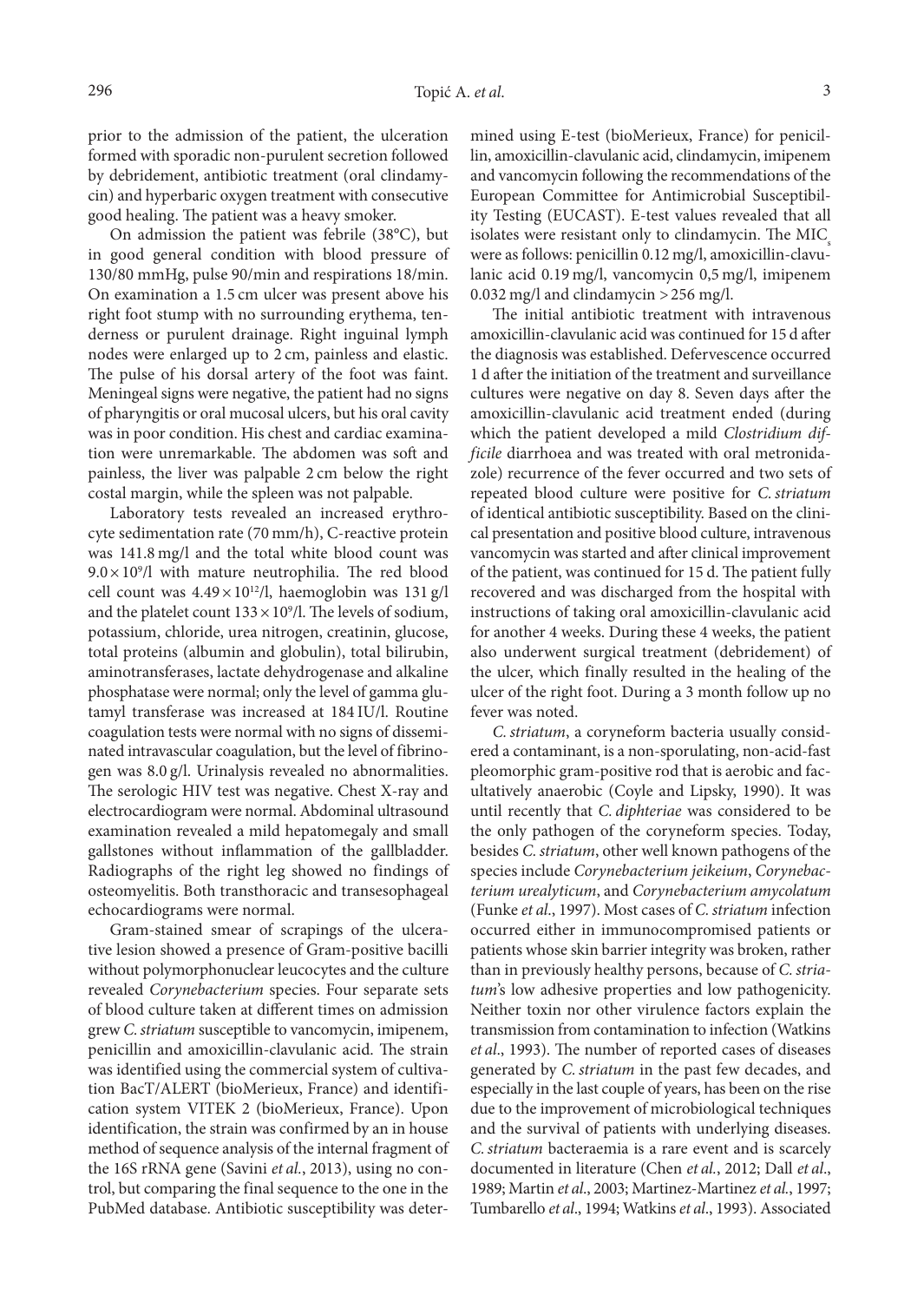conditions include diabetes, cirrhosis, chronic renal failure, trauma, surgery and malignancy.

The case we have described is the first reported case of a relapsing bacteraemia in a patient with a proven source of infection (in this instance a chronic foot ulcer) despite appropriate treatment. Several factors promoted the risk of *C.striatum* infection; the presence of a foot ulcer as a result of a compromised peripheral arterial circulation, age, and previous antibiotic treatment. As has previously described (Leonard *et al.*, 1994), we also presume that, in our patient, selective pressure due to a prior antibiotic consumption favoured the overgrowth of *C.striatum*.

Corynebacteria are common skin and culture media contaminants, and discrimination between colonization and infection is, in some cases, difficult. In our case, the presence of four consecutive blood cultures positive only for. *C.striatum* suggests that this microorganism was the likely pathogen. Although the *C.species* cultivated from the foot ulcer was not identified to species level, because it was regarded as a contaminant, the skin-circulation route is most likely. Some authors (Martin *et al.*, 2003) have demonstrated by molecular techniques (PCR) identical strains of *C.striatum* from the skin and the bloodstream in a patient with peripheral arterial disease, confirming the entry of the bacterium trough the skin to the circulation. In our case, as a colonizer of the patient's skin, *C.striatum* established a *de novo* bacteraemia despite antibiotic treatment. Probable causes of the relapsing bacteraemia are a (too) short antibacterial treatment, choice of antibiotics, and vasculopathy.

The optimal duration of antibiotic treatment for. *C.striatum* bacteraemia is not known (Fernandez-Roblas *et al.*, 2009; Martinez-Martinez *et al*., 1996), but the clinical course of the infection in the presented patient (recurrence of fever and bacteraemia) suggests a need for a prolonged antibiotic treatment (we recommend 6 weeks) together with surgical treatment. If aggressive debridement is performed earlier, we presume that much shorter course of antibiotic treatment may be sufficient.

In conclusion, this case highlights the growing importance of *C.striatum* as a serious pathogen and the fact that consecutive positive blood cultures for corynebacteria, and *C.striatum* in particular, should never be overlooked.

## **Literature**

**Bottone E.J., M. Fabbri and A. Ashraf.** 2010. *Corynebacterium striatum*: Chronic infection of a cutaneous ulcer in a patient with AIDS. *Rev. Infect.* 1: 104–109.

**Bowstead T.T. and S.M. Santiago.** 1980. Pleuropulmonary infection due to *Corynebacterium striatum*. *Br. J. Dis. Chest.* 74: 198–200.

**Brandenburg A.H., A.Van Belkum, C. Van Pelt, H.A. Bruining, J.W. Mouton and H.A. Verbrugh.** 1996. Patient-to-patient spread of a single strain of *Corynebacterium striatum* causing infections in a surgical intensive care unit. *J. Clin. Microbiol.* 34: 2089–2094.

**Chen F.-L., P.-R. Hsueh, S.-O. Teng, T.-Y. Ou and W.-S. Lee.**  2012. *Corynebacterium striatum* bacteremia associated with central venous catheter infection. *J. Microbiol. Immunol. Infect.* 45: 255–258. **Cone L.A., N. Curry, M.A. Wuestoff, S.J. O'Connell and J.F. Feller.** 1998. Septic synovitis and arthritis due to *Corynebacterium striatum* following an accidental scalpel injury. *Clin. Infect. Dis.* 27: 1532–1533.

**Cowling P. and L. Hall.** 1993. Corynebacterium striatum: a clinically significant isolate from sputum in chronic obstructive airways disease. *J. Infect.* 26: 335–336.

**Coyle M.B. and B.A. Lipsky.** 1990. Coryneform bacteria in infectious diseases: clinical and laboratory aspects. *Clin. Microbiol. Rev.* 3: 227–246.

**Dall L., W.G. Barnes and D. Hurford.** 1989. Septicaemia in a granulocytopenic patient caused by *Corynebacterium striatum*. *Postgrad. Med. J.* 65: 247–248.

**Fernandez-Ayala M., D.N. Nan and M.C. Farinas.** 2001. Vertebral osteomyelitis due to *Corynebacterium striatum*. *Am. J. Med.* 111: 167. **Fernandez-Roblas R., H. Adames, N.Z.**

**Martin-De-Hijas, D.G. Almeida, I. Gadea and J. Esteban.** 2009. *In vitro* activity of tigecycline and 10 other antimicrobials against clinical isolates of the genus *Corynebacterium*. *Int. J. Antimicrob. Agents* 33: 453–455.

**Fernandez Guerrero M.L., I. Robles, C. Nogales Mdel and D. Nuevo.** 2013. *Corynebacterium striatum*: an emerging nosocomial drug-resistant endocardial pathogen. *J. Heart Valve Dis.* 22: 428–430.

**Funke G., A. Von Graevenitz, J.E. 3rd Clarridge and K.A. Bernard.** 1997. Clinical microbiology of coryneform bacteria. *Clin. Microbiol. Rev.* 10: 125–159.

**Hoy C.M., K. Kerr and J.H. Livingston.** 1997. Cerebrospinal fluidshunt infection due to *Corynebacterium striatum*. *Clin. Infect. Dis.* 25: 1486–1487.

**Iaria C., G. Stassi, G.B. Costa, C. Biondo, E. Gerace, A. Noto, S.G. Spinella, A. David and A. Cascio.** 2007. Outbreak of multiresistant *Corynebacterium striatum* infection in an Italian general intensive care unit. *J. Hosp. Infect.* 67: 102–104.

**Leonard R.B., D.J. Nowowiejski, J.J. Warren, D.J. Finn and M.B. Coyle.** 1994. Molecular evidence of person-to-person transmission of a pigmented strain of *Corynebacterium striatum* in intensive care units. *J. Clin. Microbiol.* 32: 164–169.

**Martin M.C., O. Melon, M.M. Celada, J. Alvarez, F.J. Mendez and F. Vazquez.** 2003. Septicaemia due to *Corynebacterium striatum*: molecular confirmation of entry via the skin. *J. Med. Microbiol.* 52: 599–602.

**Martinez-Martinez L., A. Pascual, K. Bernard and A.I. Suarez.** 1996. Antimicrobial susceptibility pattern of *Corynebacterium striatum*. *Antimicrob. Agents Chemother.* 40: 2671–2672.

**Martinez-Martinez L., A.I. Suarez, M.C. Ortega and R. Rodriguez-Jimenez.** 1994. Fatal pulmonary infection caused by *Corynebacterium striatum*. *Clin. Infect. Dis.* 19: 806–807.

**Martinez-Martinez L., A.I. Suarez, J. Rodriguez-Bano, K. Bernard and M.A. Muniain.** 1997. Clinical significance of *Corynebacterium striatum* isolated from human samples. *Clin. Microbiol. Infect.* 3: 634–639.

**Marull J. and P.A. Casares.** 2008. Nosocomial valve endocarditis due to *Corynebacterium striatum*: a case report. *Cases J.* 1: 388.

**Mashavi M., E. Soifer, D. Harpaz and Y. Beigel.** 2006. First report of prosthetic mitral valve endocarditis due to *Corynebacterium striatum*: Successful medical treatment. Case report and literature review. *J. Infect.* 52: e139–141.